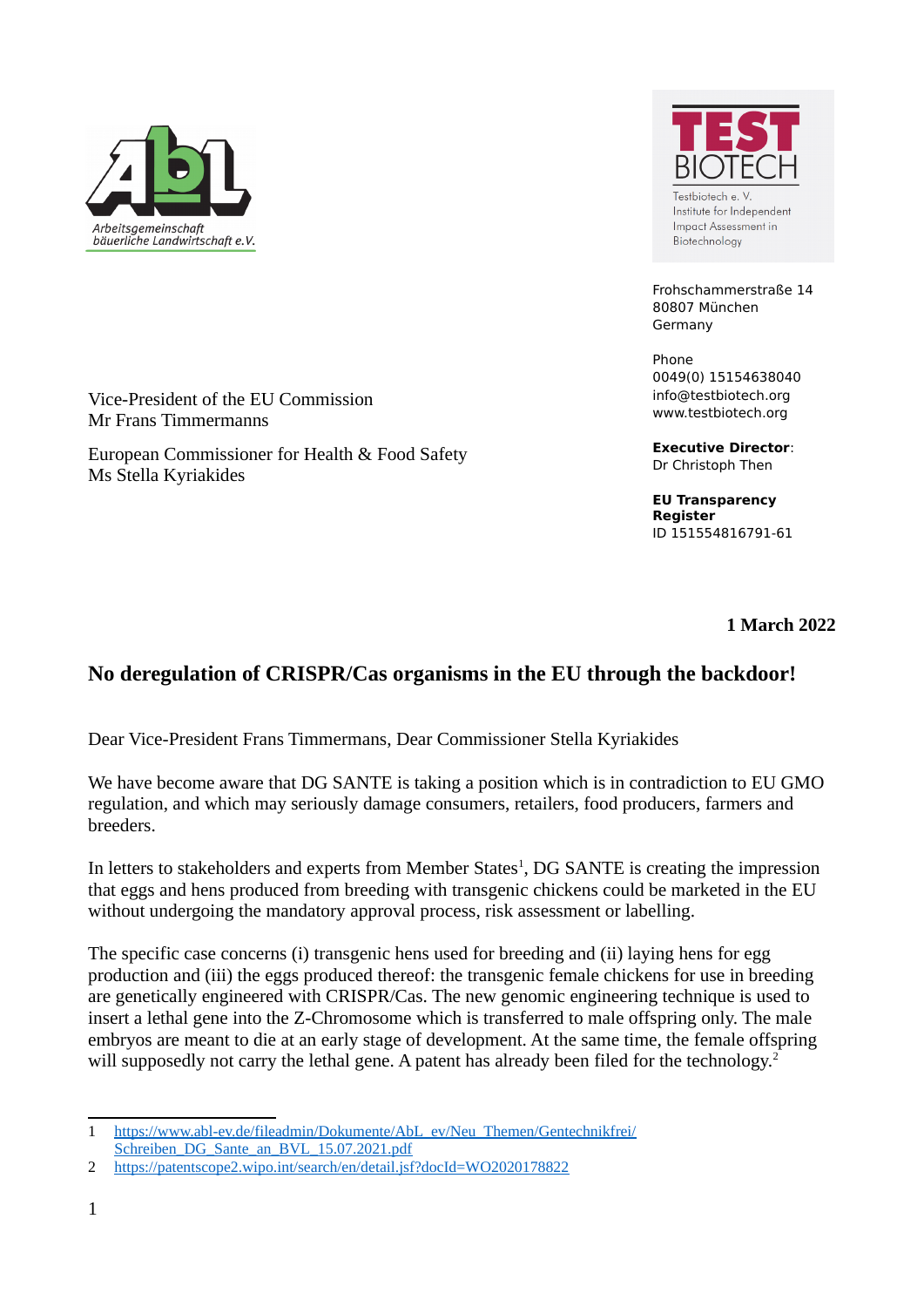As shown, DG SANTE assumes that – based on information provided – the female offspring of the transgenic chickens can be used for egg production without undergoing further risk assessment or being labelled. This assumption seems to be based on the claims made by vested interests looking to profit from the patented technology. They state that only the male offspring of the transgenic chicken will carry the lethal transgene, while the laying hens and their eggs will supposedly not carry the transgene. They also claim that the technology is 100 percent safe. These statements appear to be sufficient for DG SANTE to exempt the laying hens and their eggs from mandatory approval process and labelling in the EU.

In private meetings, the position of the EU Commission may be understood by the patent applicants and their associated partners, licensees and clients to mean that they can now start to directly import laying hens and eggs into the EU. The DG SANTE opinion could thus contribute to a situation where the laying hens and eggs enter the EU market unnoticed, without undergoing an approval process. This would profoundly violate EU GMO regulation and pose a serious threat with farreaching consequences for consumers, retailers, food producers, breeders and farmers. In circumventing and disregarding the legally required standards, including the precautionary principle, DG SANTE is acting beyond its legal competence, and thereby exposing the market to a high degree of legal uncertainty.

The position of DG SANTE not only constitutes a breach of the law, it also stands in contradiction to biological facts:

### **1. The legal requirements**

Articles 3(1) and 15(1) of Regulation (EC) No 1829/2003 apply to genetically modified organisms (GMOs) for food or feed use, to food and feed containing or consisting of GMOs, and to food, food ingredients and feed produced from GMOs. Accordingly, in order to determine whether a product (laying hens and their eggs in this case) is subject to that regulation, it needs to be ascertained whether it consists of GMOs, and, if that is not the case, whether it is produced from GMOs.

In the case of the laying hens, they are the direct female offspring (F1) of the transgenic chickens. They inherit (regardless of whether the transgene works as supposed) genetic material from the mother hens which also will be transferred to the eggs. Thus, there can be no doubt that the laying hens and the eggs produced, are products of GMOs and consist of GMOs. As can be seen with oil, starch or sugar produced from GM plants, it is the production process which is the decisive criterion for the implementation of EU law and not the presence of genetically modified material in the end product.

#### **2. The biological facts**

CRISPR/Cas is known to produce both intended and unintended genetic changes. Therefore, not only the intended characteristics, but also the unintended effects have to be taken into account in the risk assessment and approval process. The unintended effects caused by new genomic techniques create new and specific risks. Both intended and unintended genetic changes can result in plants or animals that have genotypes and biological characteristics which are unlikely to arise from chemical and physical mutagenesis. DG SANTE has repeatedly denied these facts (see, for example, DG Sante 2022), its position, however, is not backed by the science:

a) The CRISPR/Cas techniques can override the natural mechanisms in genome organisation that protect essential genes (Belfield et al., 2018; Frigola et al., 2017; Halstead et al., 2020; Kawall, 2019; Monroe et al., 2022). As a result, novel genotypes and biological characteristics can emerge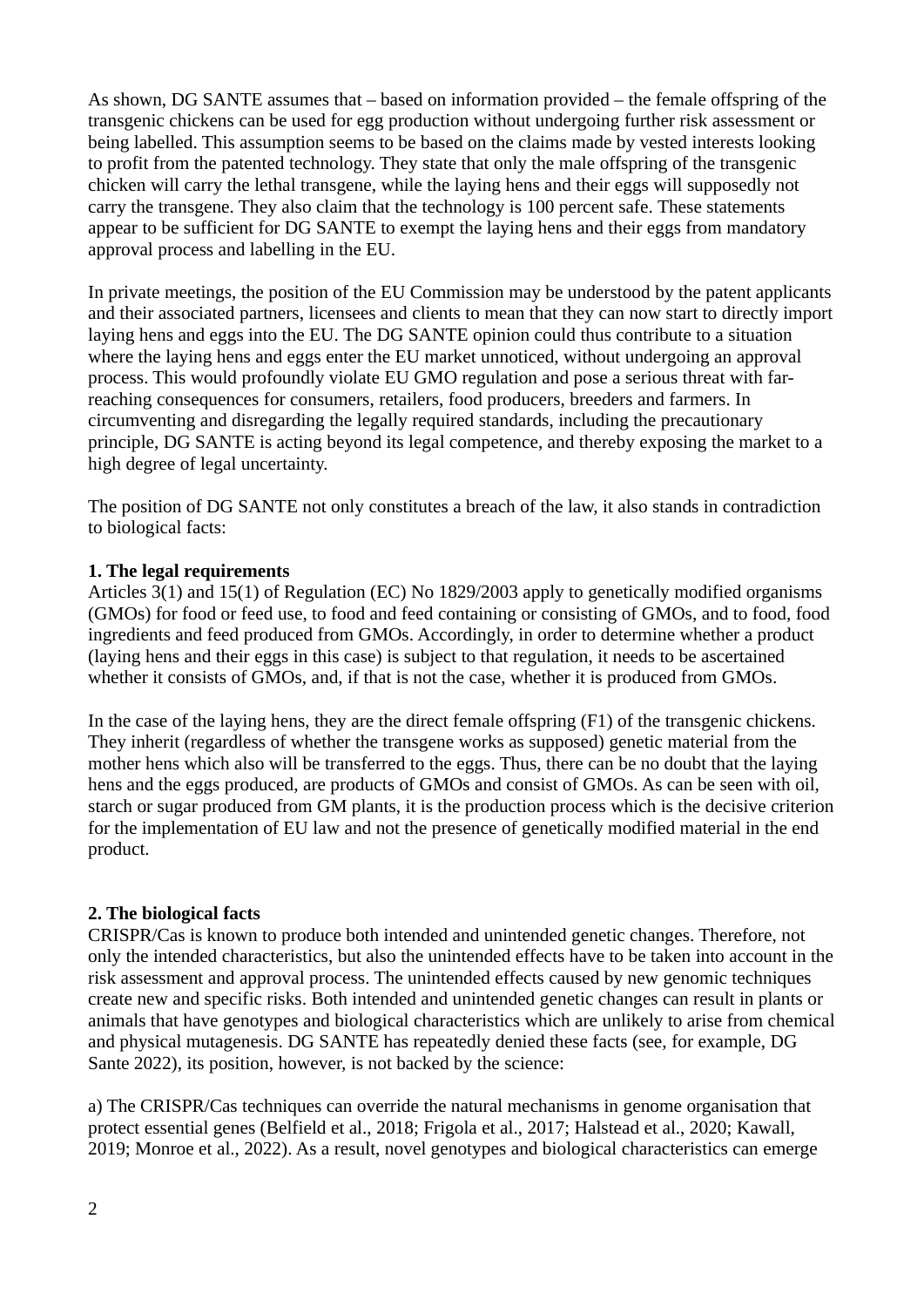from applications of this technology. These observations are relevant to both intended and unintended effects.

b) Furthermore, the CRISPR/Cas machinery is known for potentially confusing target regions with specific off-target regions, besides causing unintended insertion of additional genes, decoupling of genes and other specific genomic alterations (of categories such as inversions, deletions or rearrangements) which are unlikely to emerge from spontaneous mutations or physical and chemical mutagenesis (see, for example, Biswas et al., 2020; Braatz et al., 2017; Höijer et al., 2022; Kawall, 2021). In some cases, unusual patterns of inheritance were also observed, thus escaping the Mendelian rules (Höijer et al., 2022).

c) Breeding hens pass on a complex genetic construct to their offspring – this construct is composed of a gene for the CRISPR/Cas machinery and specific genes to activate the gene scissors. The inherited genetic construct may interact with various genetic or epigenetic factors and cause additional uncertainties: for example, to the best of our knowledge, it cannot be ruled out that the gene scissors are activated by factors other than the intended trigger (blue light); if the gene scissors are activated in (some of) the germ cells, this will unintentionally lead to individual offspring with specific, hazardous and unintended genetic changes outside the Z chromosome that could go unnoticed.

The abovementioned biological findings are relevant in this context: laying hens are the direct offspring (F1) of the transgenic hens after crossing with a conventional rooster. Each female offspring may be regarded as a unique individual in regard to its genomic variations. As shown above, each individual F1 chicken may inherit specific unintended effects caused by the process of genetic engineering, which are sited in genomic regions outside the Z chromosome. These effects may also affect the quality and safety of the eggs.

As previously mentioned, the stakeholders looking to profit from the patented technology claim it has a 100 percent success rate. But as we all know, there is never 100 percent precision and predictability in biological processes and living organisms.

It should not be overlooked that what is called 'segregation breeding' requires several generations of crossing and selection, together with controls to make sure that no unintended genetic alterations are transferred to the next generations. While the transgenic chickens used for breeding can be subjected to more detailed examination and gene sequencing, it is much more difficult to implement comprehensive control for *all* of the individual female progeny used as laying hens in egg production. In addition, DNA sequencing of the breeding hens may not be sufficient to, for example, exclude unintended biological activation of the gene scissors via epigenetic effects. As a result, the process causes uncertainties which require detailed risk assessment, traceability and effective monitoring.

## **3. Conclusions and demands**

The EU Commission should

- restore legal clarity and certainty in regard to laying hens and eggs produced from transgenic chickens;
- carefully avoid any 'backdoor' deregulation of the CRISPR/Cas technology via the introduction of case-specific decisions not sufficiently backed by EU regulations;